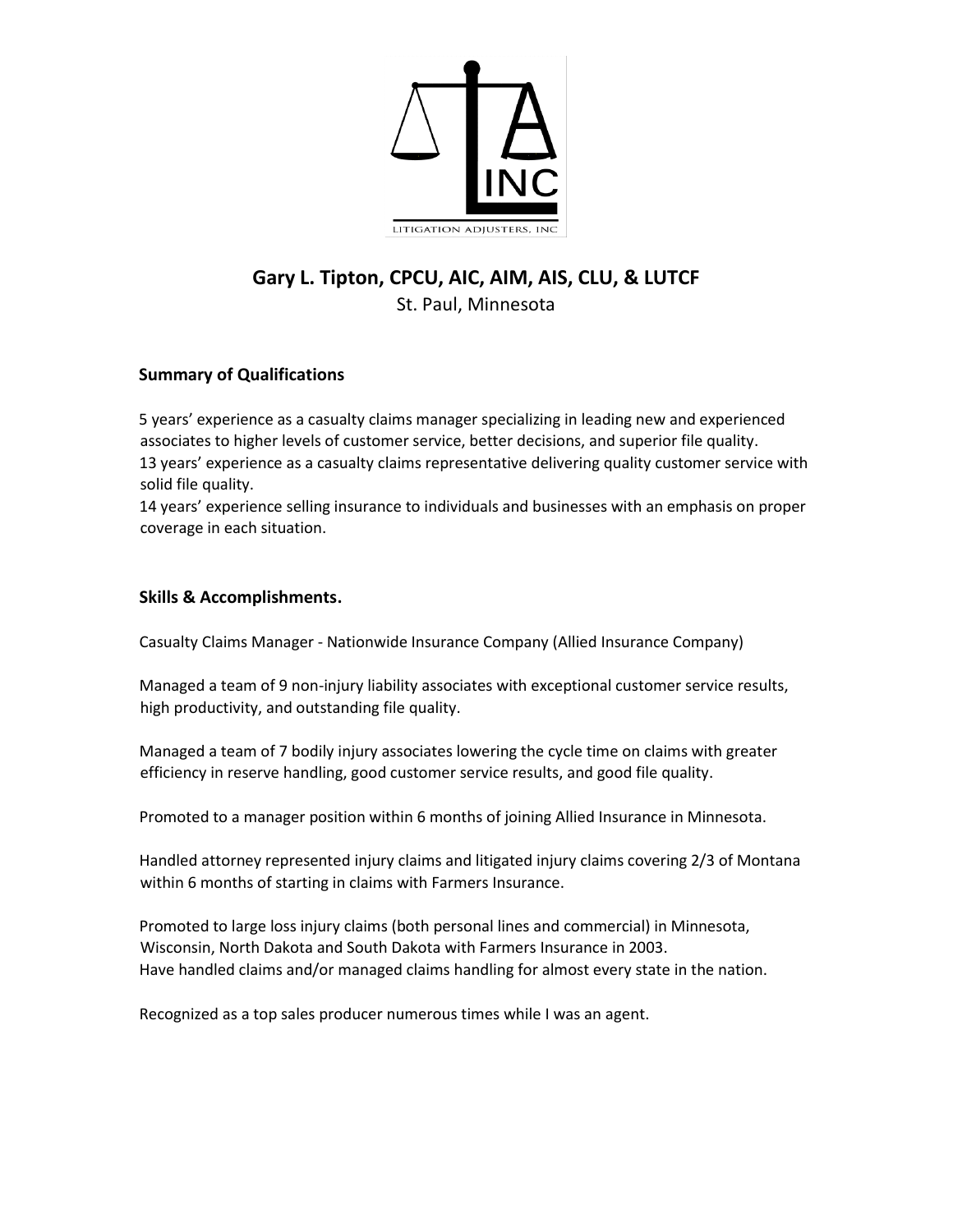

## **Work History**

February 2015 to Present Litigation Adjusters, Inc. Attend Mediations, Settlement Conferences and Monitor Trials in a 4-state region

April 2012 to January 2015 North American Risk Services General Liability Claims Adjuster handling claims from home in all 50 states. Claims come from industries such as hotel/motel, resort, repossession, and general trades. Analyze coverage and liability to bring claims to a successful resolution in a timely manner.

March 1, 2011 to March 13, 2012

Gallagher Bassett Services, Inc.

Claim Representative handling claims for the Best Buy account across the nation to include general liability, garage keepers liability, and business auto liability specializing in larger BI cases and complex property damage cases.

February 2011 to March 2011 The Jacobson Group Assigned to temporary position at ACE ESIS, a third party administrator, handling claims against Best Buy to include CGL, commercial auto, and garage keepers liability.

#### 10/24/05 to 10/11/2011

Casualty Claims Manager Nationwide Insurance Company

I managed a team of casualty claims representatives ranging from trainees to specialists handling large bodily injury claims in Minnesota and Missouri. From 05/15/08 to 8/30/09, I managed a team of specialists handling large and/or complicated casualty claims in Minnesota, Missouri, Iowa and Wisconsin (and other areas our insured's travel to). I then managed a team of non-injury liability claims representatives in the Des Moines office. This team reached an exceeds level of performance in customer satisfaction, file quality, and associate engagement.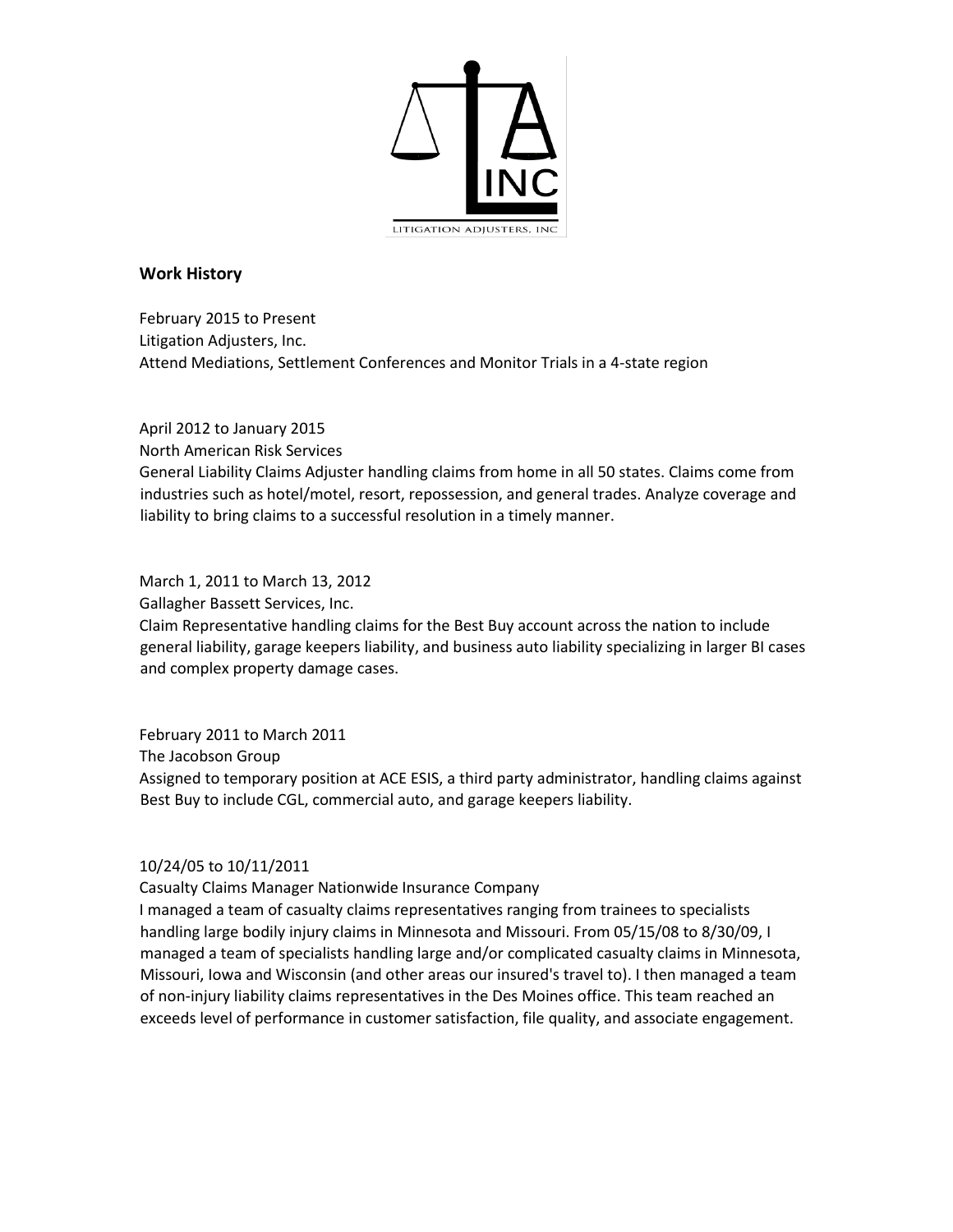

#### 04/11/2005 to 10/24/2005

Casualty Special Claims Rep I Nationwide Insurance Company Handled large and/or complicated casualty and coverage issues associated with claims for Allied/Nationwide Insurance.

05/1997 04/2005 Casualty Special Claims Representative Farmers Insurance Group Claim Representative starting May 1, 1997 in Billings MT where I was trained in liability claims handling and became an attorney negotiator within 6 months. I continued in that position, as well as being trained and handling property claims for about 2 years, until May 1, 2003. I then transferred to Minnesota with the National Liability Claims Office of Farmers to handle large loss cases (both personal lines and commercial lines) for Minnesota, Wisconsin, North & South Dakota. I stayed in that position until starting with Allied/Nationwide on April 11, 2005. I assisted with the training and development of new and existing claim representatives for Farmers during the time I was employed by them.

## 01/1983 04/1997 Agent/Agency Owner Farmers Insurance Group Sales

I was self-employed as an agent for Farmers for 13 years in Bismarck, ND and just over 1 year in Bozeman, MT. I achieved numerous sales awards during this time and earned the right to attend various sales conferences/conventions. While in Bismarck, I was also the volunteer lobbyist for Farmers in the ND Legislature for about 10 years. I was a member of, and an officer in, the local Life Underwriters Association while in Bismarck. During this time, I was hired by the District Managers to train new and existing agents in all lines of insurance.

# **Education**

I have a Bachelor of Science degree from Mary College (now the University of Mary) in Bismarck, North Dakota with a major in math and science and a focus on medical technology.

# **Certifications/Licenses**

09/16/1987 LUTCF - Life Underwriter Training Council Fellow 10/07/1998 CLU - Chartered Life Underwriter 10/10/2001 CPCU - Chartered Property Casualty Underwriter 12/05/2005 AIC - Associate in Claims 12/15/2007 AIS - Associate Insurance Services 03/19/2009 AIM - Associate in Management Became a licensed adjuster in all states requiring a license.